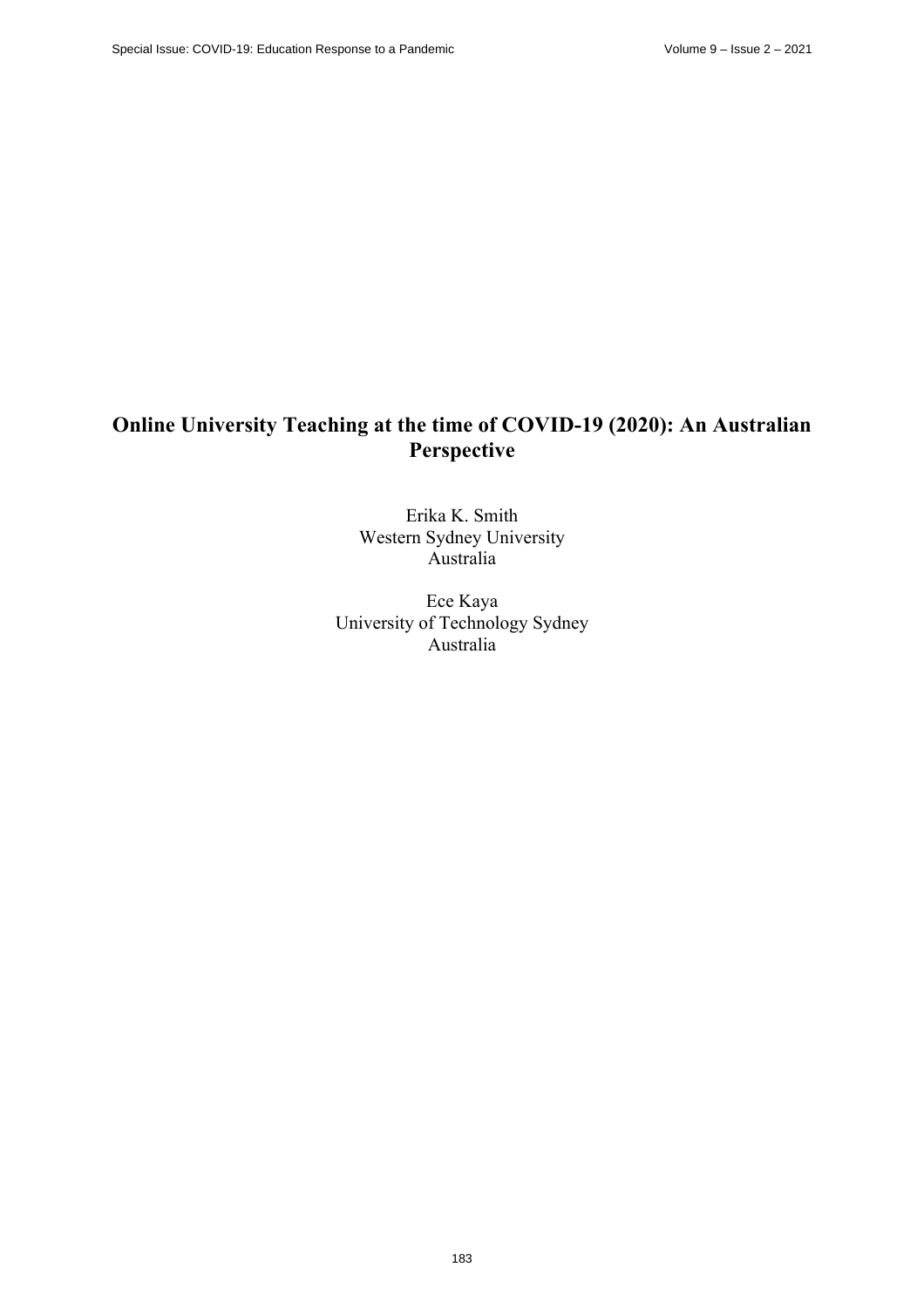#### **Abstract**

The impacts of COVID-19 have been widespread, and the education sector has not been immune to its effects. In March 2020 Australian universities were forced into a shutdown, which prompted an unanticipated, sudden shift in education, from on-campus and face-to-face to an off-campus and online mode of teaching and learning. This paper describes the experiences of two Sydney-based university unit coordinators, from two different institutions, who rapidly shifted their units online as a result of COVID-19. In particular, it applies reflection as a research method, to share what the authors' encountered as successful, and what was challenging about teaching online. Motivating and retaining students was a key challenge identified by the authors. Therefore, the paper discusses the authors' application of various digital programs and tools in their response to this challenge of motivation and engagement. It is hoped that our experiences might benefit those looking to integrate programs and tools in the online teaching and learning space. Although Australia is currently one of the most successful countries in their handling of COVID-19, there is still great uncertainty about the future. Globally the pandemic shows no signs of abating, as many countries struggle to manage high levels of transmission and infection rates, which in turn have an impact on the education sector more broadly. Consequently, online learning may be the 'new normal' for many institutions in the near future. Therefore, it is important for educators to share their online teaching experiences that can contribute to greater understandings of this space.

*Keywords*: COVID-19, higher education, online learning, online teaching, university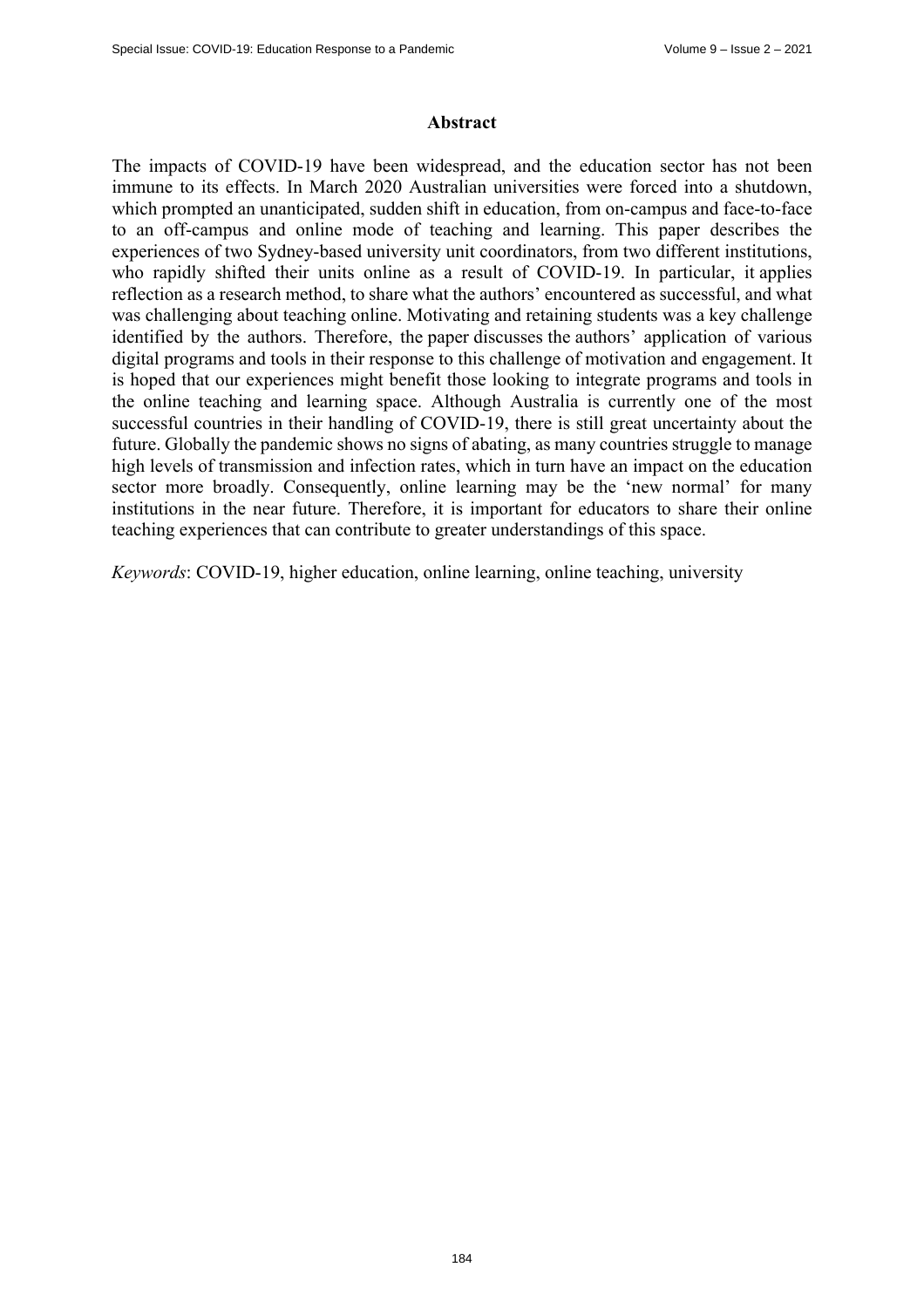In the past two decades Australian higher education institutions and their teaching units have exponentially increased the function of their online platforms to support face-to-face teaching. On 18th March 2020, the Australian Government advised that "university and higher education should continue at this time with risk mitigation measures, including working from home arrangements where effective" (Morrison, 2020, Universities and Other Higher Education Centres section). For many Australian universities this announcement coincided with the start of the semester. In Sydney, Macquarie University responded to the COVID-19 pandemic by pausing all face-to-face and online teaching from 18th March (in their fourth week of session 1), removing the mid semester break (13th - 26th April), thereby allowing the University to prepare their transition to online teaching and learning. Similarly, University of Technology Sydney paused their teaching on 17th March to enable staff to prepare an online mode of delivery for their subjects, and commenced online teaching on 24th March. At other universities, the transition to online teaching and learning was immediate, and needed to be as seamless as possible to maintain professionalism and quality education standards. For some teaching staff the online space was familiar territory, with many having used their university's online platform to complement face-to-face teaching to provide resources, lecture recordings, conduct tests/quizzes, post readings and/or assessment resources. Aside from teachers having to overcome gaps in technology infrastructure, the forced transition online meant that teachers needed to become more knowledgeable and skilled with their institution's online learning platform, adjust approaches to pedagogy, rethink lesson plans, consider strategies for online engagement and be more considerate of students' circumstances that may impact on their attendance, participation and/or timeliness of assessment submission.

This paper presents our experiences as university unit coordinators and teachers from two different Sydney universities who transitioned our face-to-face teaching skills to the online space in March 2020. When each of our universities transitioned to online teaching and learning we were coordinating and teaching both undergraduate and postgraduate units that were comprised of domestic and international students. Online learning enabled our students to continue their studies without delaying or pausing their degrees. The following sections explore our experiences of online teaching and what we found improved the online learning experiences of our students, the programs that we integrated to enhance engagement, the challenges we encountered and some of the techniques we employed to counter some of the challenges we came across while having to teach and promote learning in the online space in semester 1 (March-June), 2020.

Due to the scope of this paper and the need for data collection, this paper did not address one key overarching challenge of online learning in the university sector. In Australia (and other developed nations) there is the general presumption that all students have a dedicated space in their home to study effectively, have access to a computer, and have access to reliable internet and/or technological devices. Data and research indicate that this is not the case. Approximately 87% of Australians have access to the internet at home, but only 68% of Australian children (5-14 years old) living in disadvantaged communities have access to the internet at home (Graham and Sahlberg, 2020). However, access does not equate to reliability, especially for students who are studying online in remote or regional locations. Furthermore, 'more than four million Australians access the internet solely through a mobile connection' (Noble, 2020), which is impacted by mobile phone plan data limits, sharing (or hotspotting) and internet speeds. Much of the research published focuses on Australian children and teenagers, but university students are also negatively impacted by the same internet and technology challenges, especially those from racial and ethnic minority backgrounds, lower socioeconomic backgrounds and those in rural or regional areas (Gillis and Krull, 2020). While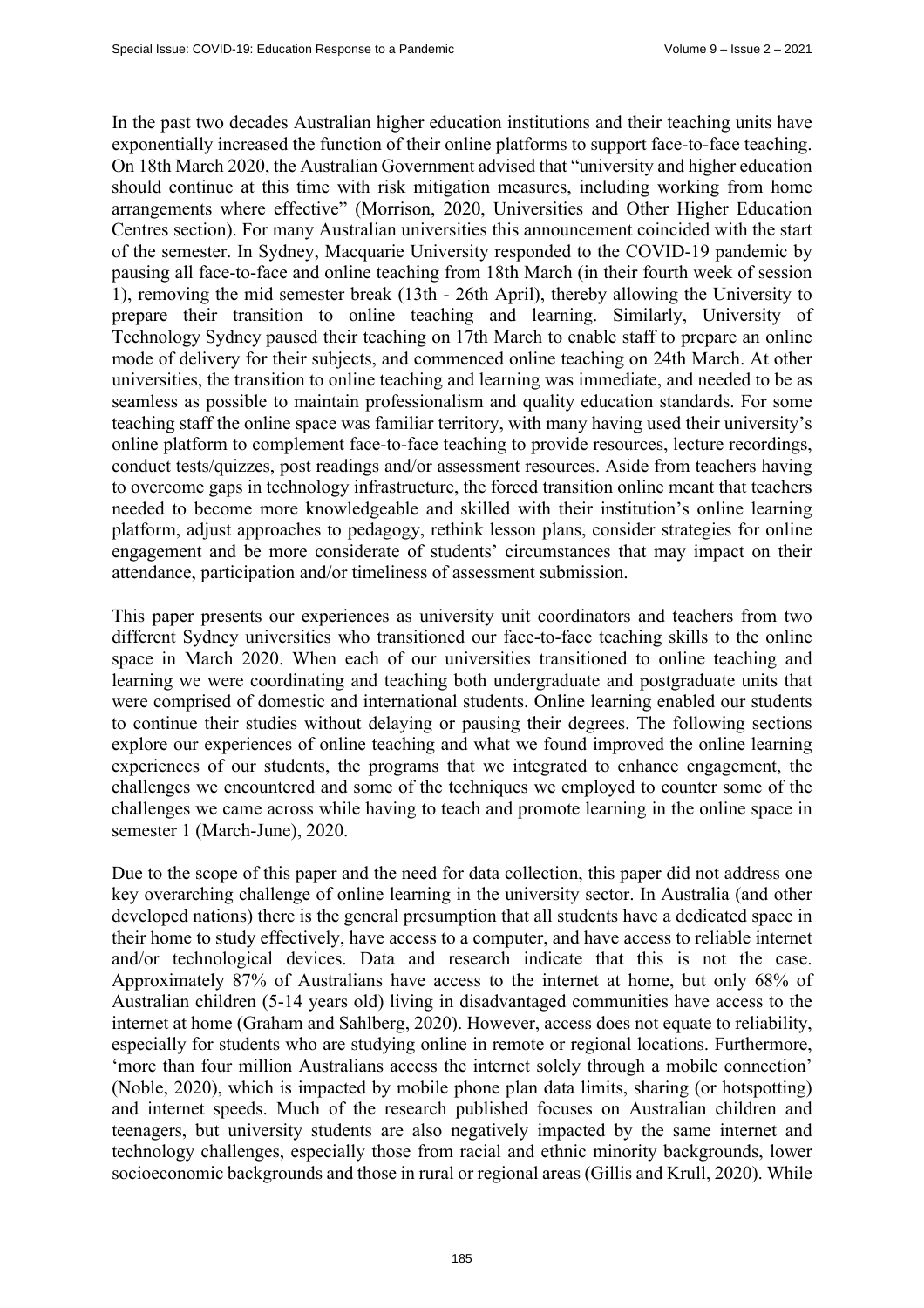some of our students made off-hand comments during the semester about one or more of these challenges (space, technology, internet), there are likely to be others who were severely impacted by online learning that we did not hear from, who perhaps withdrew from study or suffered academically as a result. Further research is required to ascertain this data because without access to technology and reliable internet students will struggle to participate in online learning, thereby widening the digital divide and educational divide.

### **Engagement**

As higher education educators, we identify that engagement is "one of the most important variables for the learning process" (Kucuk & Richardson, 2019, p. 199). One of the most accepted theoretical frameworks for understanding online learning processes is the Community of Inquiry (CoI) framework (Garrison et al, 2001; Garrison et al, 2010a). Central to the CoI framework are three elements (cognitive presence, teaching presence and social presence) which "work together to create and maintain a collaborative community of inquiry and effective learning processes in online education environments" (Kucuk & Richardson, 2019, p. 197). For online learning, these three elements of the CoI framework and their overlap reflect the dynamics of online learning experiences that are key to sustaining and improving the quality of online education (Kucuk & Richardson, 2019; Garrison et al, 2010b). Cognitive presence "refers to the extent to which online learners can construct and validate meaning based on critical and continued communication and thinking" (Kozan & Richardson, 2014, p. 68) and relates to the learning and inquiry process, based on the Practical Inquiry model that recognises four phases in the inquiry process (Garrison et al, 2001): the definition of a problem or task; exploration for relevant information/knowledge; making sense of and integrating ideas; and, finally, testing plausible solutions' (Garrison et al, 2010b). Teaching presence in the CoI framework is "the design, facilitation and direction of cognitive and social processes for the purpose of realizing personally meaningful and educationally worthwhile learning outcomes" (Anderson et al, 2001, p. 5). According to Garrison et al (2010b, p. 32) the first responsibility of this element "is establishing curriculum content, learning activities, and timelines", the second "is monitoring and managing purposeful collaboration and reflection", and the third "is ensuring that the community reaches the intended learning outcomes by diagnosing needs and providing timely information and direction" (Kucuk & Richardson, 2019, p. 197).

We recognise that student engagement is "broad and there is no agreement on its meaning, definition, and measurement" (Mamun et al, 2016, p. 381). Rather, student engagement is "a multi-faceted construct which usually encompasses several subsets; each of which has its own indicators" (Ding et al, 2018, p. 214). Nevertheless, it is widely accepted that the three different types of student engagement are categorised as: behavioural engagement, cognitive engagement and emotional engagement (Fredericks et al, 2004; Hu & Li, 2017; Reeve and Tseng, 2011). In this paper, and its specific focus on online teaching and learning, we have adopted Dixson's definition of online student engagement, as

… students using time and energy to learn materials and skills, demonstrating learning, interacting in a meaningful way with others in the class (enough so that those people become 'real'), and becoming at least somewhat emotionally involved with their learning (i.e. getting excited about an idea, enjoying the learning and/or interaction) (Dixson, 2015 p. 4).

Dixson (2010) reports that students find online activities where they can apply theories to case studies, do group work, discussion blogs and work on assignments that relate to recent events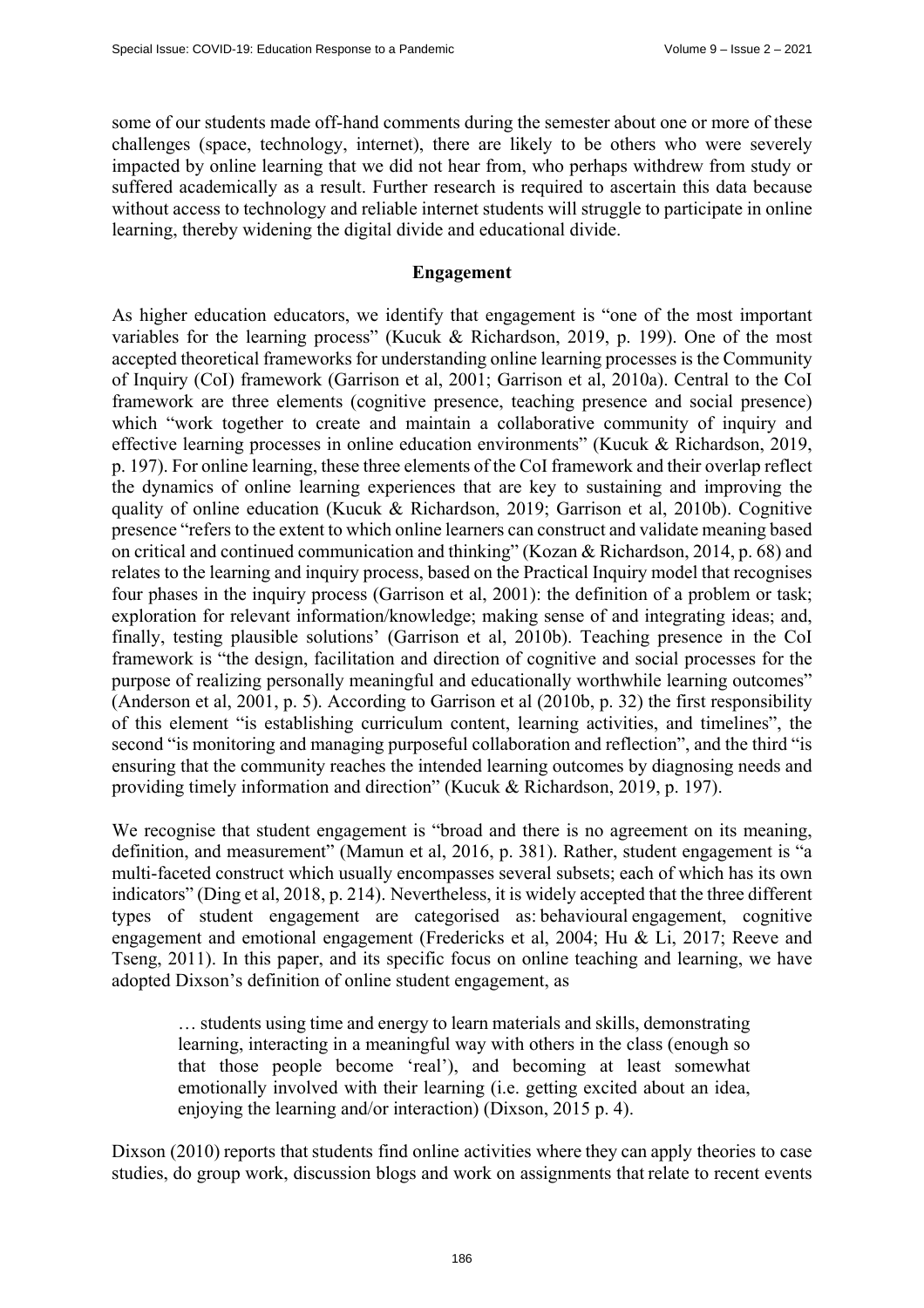encouraging. Furthermore, she also states that the active involvement of the instructor and a feeling of connection with the instructor creates a positive online learning environment for students (Dixson, 2010). Students value an online learning environment that caters sense of belonging, that is welcoming and provides meaningful learning experiences. Within that environment they feel connected and engaged, especially when collaborative learning exercises are included in the teaching practices, students' participation and their critical thinking skills increase (Young & Bruce, 2011).  Facilitating discussions by using active teaching-learning processes assists students' engagement in understanding the key ideas for them. However, too much instructor participation in the discussions has a tendency to decrease student engagement (Dennen et al., 2007). Therefore, learning in the online space needs to involve student-to-student and student-to-instructor communication (Dixson, 2010).    

Although the focus of this paper is on engagement in the online space, it must be acknowledged that because the students we were teaching did not choose to have their learning carried out entirely online, the experiences that we faced as teachers differs to the pre-COVID-19 (pre-2020) literature and research on online student engagement. In pre-COVID-19 times, students undertaking online learning, volunteered to do so, or at the least are aware that their learning will be delivered wholly/partly online. Research indicates that higher education students who enrol in an online mode of education are often non-traditional students, who do so because it provides flexibility (Oblinger, 2003; Redmond, 2018). For those who do not volunteer for online learning, "… an online environment might benefit certain types of engagement, but may also be somewhat of a deterrent to others" (Dumford & Miller, 2018, p. 452). Our students in 2020, like many others, were forced to transition online, or chose to withdraw from their studies. Furthermore, the COVID-19 pandemic did not only impact higher education students and their education, for many it also had impacts on their employment, living circumstances, family and carer's responsibilities (including higher education students who had children who were home-schooling), all of which had cascading effects on relationships, mental health and wellbeing. For us, as teachers who were previously teaching in face-to-face, on-campus settings, there was a real rush to become more aware of engagement that was specific to online contexts. This experience was not unique to us, "the fast transition to remote teaching during the COVID-19 pandemic made forethought and planning for course aspects that are related to engagement difficult" (Garris & Fleck, 2020, p. 3).

# **Rethinking Lectures for the Online Space**

The approach to lectures differed between us. Smith used pre-recorded lectures to run asynchronously, and Kaya ran live lectures. Each of these approaches had its benefits and challenges, as explored in the following paragraphs.

# **Pre-Recorded Lectures**

From week 4 of Semester 1, Smith created pre-recorded lectures in Zoom that were uploaded to Panopto, through Western Sydney University's (WSU) online platform, Blackboard. Prerecorded lectures are an important 'part of providing flexible education environments that address the diverse needs of students in higher education' in a variety of ways, such as pace, place and time (Larkin 2010 p. 238). The most notable, positive aspect of pre-recorded lectures is the flexibility it allows for students to view the lecture, where to view the lecture, ability to pause and later resume the lecture, and the various ways it could be viewed (such as: computer, phone, streamed through the television, and audio). The additional benefit of pre-recorded lectures is the ability for students to replay lectures at any point in the semester and alter the speed of delivery (faster or slower) to suit their learning preferences. Panopto also has a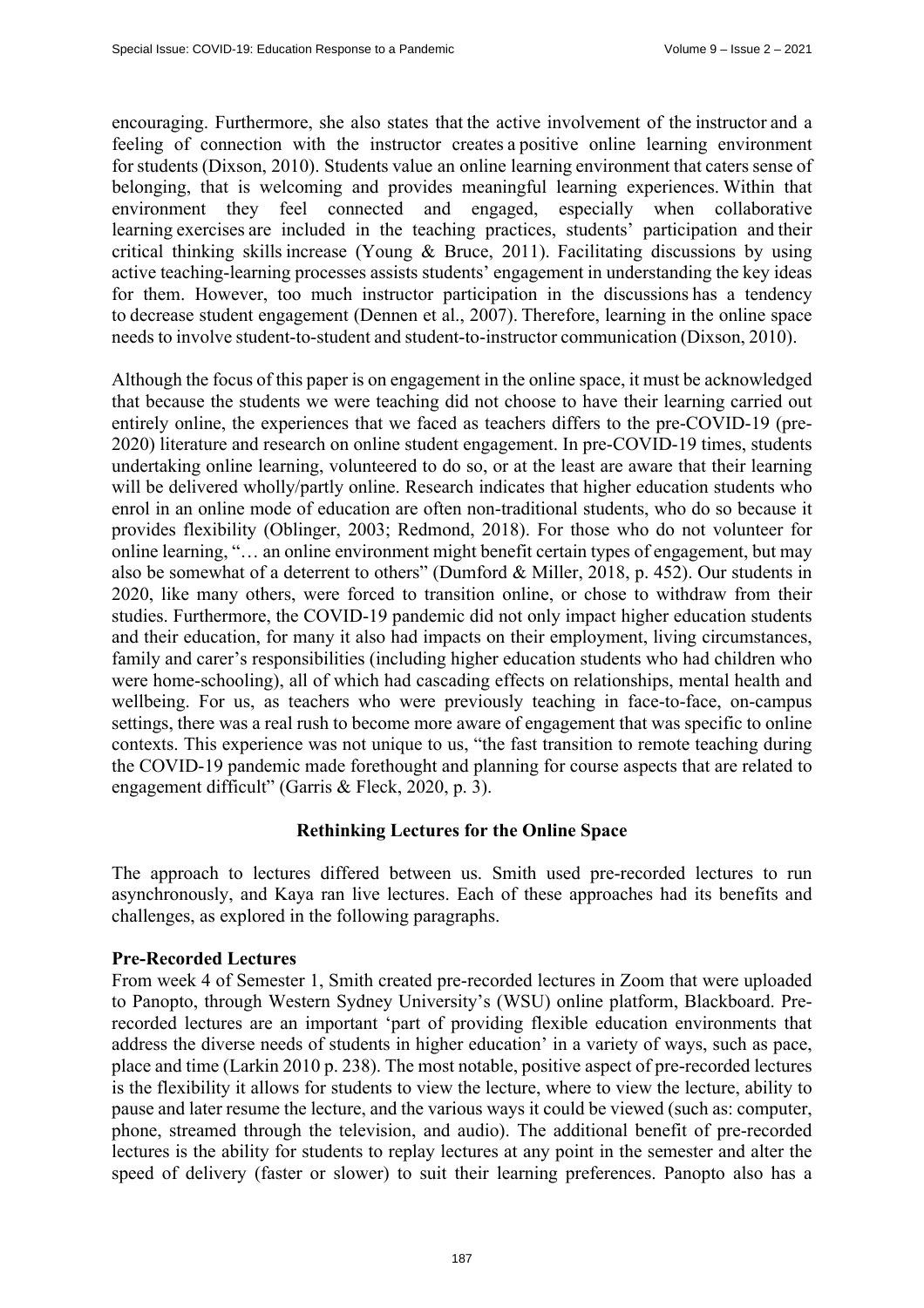captions (subtitles) function. However, Smith identified frequent errors in their accuracy and so they were not used in her pre-recorded lectures to avoid confusion. Nevertheless, these features may be useful to students from non-English speaking backgrounds and/or international students, but they may present challenges for some students with learning disabilities.

The flexibility of pre-recorded lecturers and online learning more broadly, requires that students possess digital competencies, which research suggests is not always evident. Therefore, the idea that students are what Prensky (2001) termed 'Digital Natives', "is by no means the universal student experience" (Kennedy et al., 2008 p.117). Furthermore, "simply because students have grown up with increasingly ubiquitous and advanced digital technologies does not mean that they naturally know how to study in online spaces" (Scull et al*.*, 2020 p. 6). Smith's experience teaching her unit online during Semester 1 supported these statements, that students are not homogeneous in their digital competence, nor does digital competency regarding everyday digital use mean that students know how to instinctively or easily navigate the university's online platform. As a result of the varying digital competencies of students, additional time spent in tutorials was required to explain how to navigate the WSU's online platform so that accessing all unit materials was understood. This experience resonates with previous studies that have highlighted that when students are learning online, they require assistance and support with time management and self-regulation (Cho and Shen, 2013; Dabbagh, 2003; Douglas, 2019; Kent, 2015; Scull et al., 2020). The main challenge that this posed was that time spent navigating the features of the WSU's online platform took time away from teaching unit content in tutorials.

Using Panopto to create pre-recorded lectures had numerous beneficial features, such as the ability to edit lecture recordings, insert videos and quizzes, and have statistics collected on student views (including number of views and percentage of the lecture viewed), which is useful for units that have attendance requirements. Smith's experience of creating pre-recorded lectures highlighted that the process: preparing (scaffolding/story boarding), recording and editing lectures was significantly more time consuming than presenting on campus, face-toface lectures. While pre-recorded lectures allow "opportunity for the lecturer to listen to the recordings and reflect on lecturing styles, points of emphasis and content", editing lectures can be time consuming, especially for early career academics who are new to lecturing and lack the confidence gained from experience (Larkin, 2010 p. 246). However, pre-recorded lectures removed student interruptions or disrupting behaviour (such as: talking, late arriving students, early exiting students, doors opening and closing, mobile phone alerts) which may assist inexperienced lecturers, or lecturers who view lectures as the transmission of knowledge or a 'sage on the stage', teacher-centred approach. Under different circumstances, when teaching staff know prior to semester commencing that pre-recorded lectures are the method of lecture delivery, there is time to prepare. Unfortunately, the rapid shift to the online space in March 2020 due to COVID-19 meant that making pre-recorded lectures available for students a week in advance created additional pressure. Lecturers' experience of pressure and stress as a result of creating lecture content for the online space in 2020 is more accurately described as "emergency remote teaching … put together in great haste to deal with an emergency situation" (Boud, cited in Baker, 2020).

A last point on the topic of pre-recorded lectures is that it is not easy to hold the attention of students for 90 minutes in the same way that an on campus, face-to-face lecture would, especially if there is no lecture attendance requirement. As previously discussed, on campus, face-to-face lectures offer students opportunities to be involved in the content that pre-recorded lectures cannot provide. This was observed when Smith reviewed lecture viewer statistics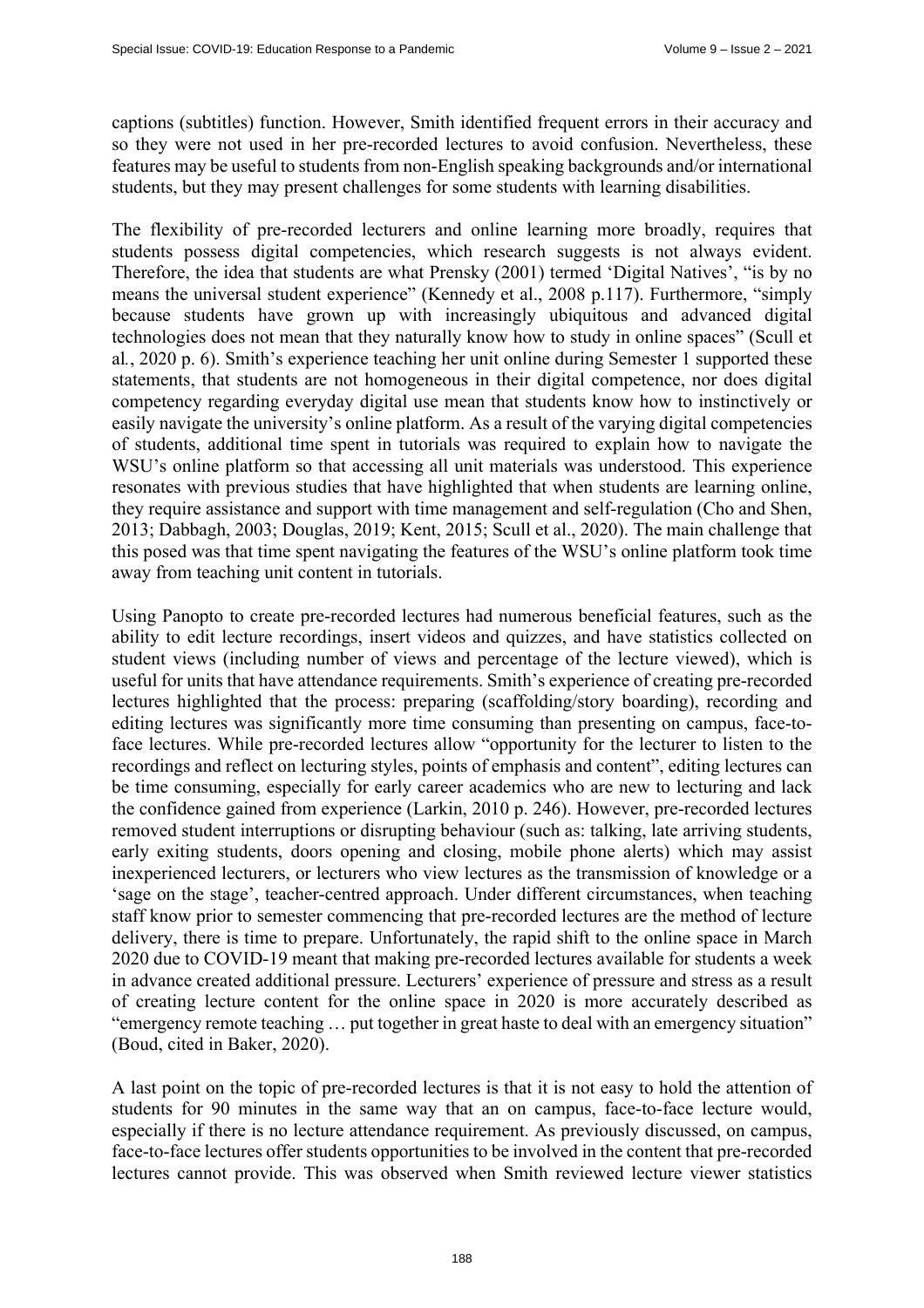through the 'stats' function in Panopto. Panopto's ability to gather and report statistics on student lecture views does not determine whether the lecture was actually viewed by the student (students can play the lecture while they are not physically viewing the lecture). Nevertheless, the statistics provide a guide as to how much of the lecture was viewed by each student and at which point, they ceased viewing. Smith observed that while most students were initiating the lectures, there were many who did not complete viewing them to the end. This observation is supported by Professor David Boud, director of the Centre for Research in Assessment at Deakin University (Melbourne, Victoria), who stated that "you have to package up lectures that have been recorded and are too long, they're not designed to be dealt with in that medium" (Boud, cited in Baker, 2020, para. 16). As a result of low lecture views, Smith began to divide 90-minute lecture recordings into three parts in the hope that students would find viewing them more manageable. Students were asked for their feedback, comparing their preference of a single, 90-minute lecture recording, to multiple, shorter recordings. The statistics on prerecorded lecture views demonstrated that a greater number of students had viewed lectures when they were the latter, compared to a single, 90-minute lecture recording.

The previous paragraph mentioned that pre-recorded lecturers remove student interruptions, but it is important to note that not all student disruptions are negative. When teaching on campus both Kaya and Smith invite student participation by asking questions, taking polls, asking students to speak to one another, and welcome questions from students who want further clarification on lecture content. This kind of student involvement during lectures assists lecturers in gauging what students know, what parts of the content they might be struggling with, and encourages engagement with content that pre-recorded lecturers cannot offer. The aforementioned information allows lecturers to pause and revise content which enhances understanding and the student learning experience. Similarly, encouraging students to share their experiences or answer questions provides richer discussions that are not achieved with pre-recorded lectures. In this sense, the challenge of pre-recorded lectures is that it may be "convenient for lecturers but not good for learning" (Boud, cited in Baker, 2020, para. 17).

#### **Live Lectures (Online)**

It is an optimistic expectation to wait for students to attend the live lectures and take notes in the same way they would do in a face-to-face lecture. Therefore, the ability to engage requires effective use of technology. Kaya delivered synchronous online lectures (also known as "live lectures") through Zoom, where students attend at a scheduled time. The chat tool, screen annotation, polling, non-verbal and verbal feedback buttons and breakout rooms in Zoom create engagement when students are off-campus, and it also supports other teaching and learning functions, such as hosting office hours or small group discussions. Zoom-run live lectures can be accessed on laptops, desktops, tablets, smartphones, and even desk phones, giving students flexibility in how they attend live lectures. During these live lectures, Kaya included activities within the delivery of the lecture content. Such activities not only help students with assessment preparation, but it also encourages active involvement in live lectures for the purposes of creating more enjoyable and enriching lectures. Students learn more when they engage in an active learning process rather than passive audiences, and similarly active teaching practices increases attendance (Deslauriers et al., 2019), encourages interaction and engagement, supports peer collaboration, and develops positive students' attitudes toward the subjects that they are studying.

Unlike walking into a lecture theatre on campus, or speaking into a lectern microphone, live lectures (online) require alternative ways to commence. Opening a 90-minute live lecture with a question prompts student attention and "sets the scene" of the lecture. Based on Kaya's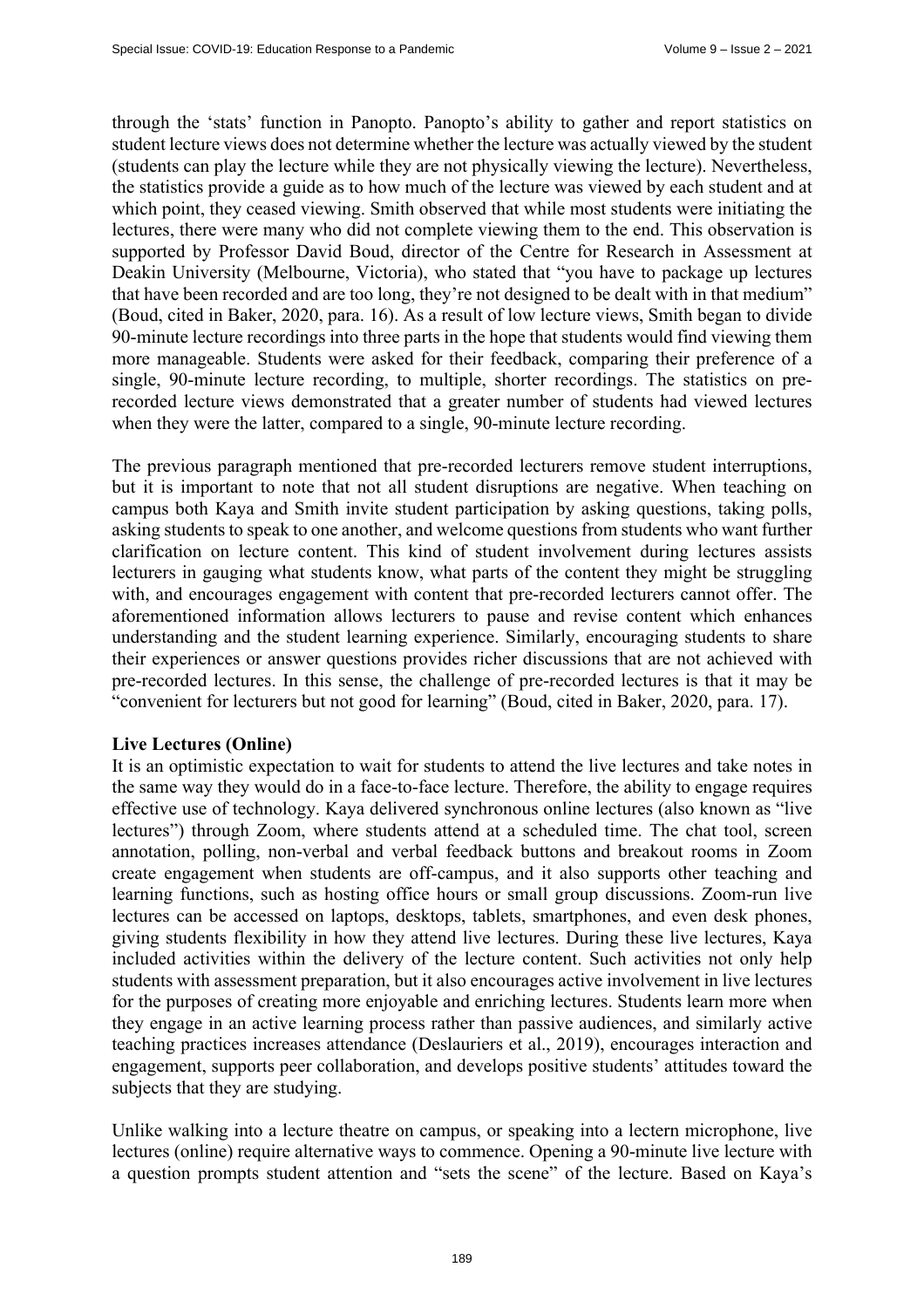experiences, it was evident that periodic questioning kept students' attention and contributed to an active learning process during live lectures. This is where Kaya found microteaching valuable. Microteaching focuses on the importance of delivering specific information within a limited timeframe. Thus, lesson planning in microteaching requires concise, appropriate and relevant content. It involves the steps of plan, teach, observe, re-plan, re-teach and re-observe. These steps enable us to modify the teaching-learning process to integrate skills learned from the three major phases in microteaching; knowledge acquisition, skill acquisition and integration, and feedback, all of which provide a valuable understanding in transferring the performance to the classroom (Remesh, 2013). Students' attention is around 10-15 minutes, then they start to drift (Felder & Brent 1999). Therefore, using microteaching techniques in live lectures, dividing the lecture content into 15 minutes sessions, and including periodic questioning, rather than delivering an entire lecture at once, was a strategy that demonstrated greater levels of student engagement, by way of attention and participation. An observation was that students would become familiar with other students, and these interactions would continue in online tutorials, especially when students were asked about their impressions and understandings of the lecture content.

#### **Online Tutorials: How Can We Energise Students and Retain Engagement?**

Online learning is not "slapping classroom content online" (O'Neil et al*.*, 2008, p. 18), it must be purposeful and transformative (Budhai & Williams, 2016). A 2020 Monash University study that interviewed teaching staff who taught online as a result of the COVID-19 pandemic, similarly found that "online learning is a different type of learning, it's not just a transfer across from face-to-face classes" (Scull et al., 2020 p. 4). Our experiences of teaching online support these statements, that an effective online pedagogy focuses on student-centred learning and applies active learning practices which include collaborative and individual tasks that encourage students to share and discuss ideas with their peers. Therefore, this section of the paper focuses on online tutorials, specifically what we identified as instrumental in maintaining quality teaching standards, and in encouraging student engagement and participation in the online space.

The INSPIRE model (Table 1) of expert tutoring points out that successful tutors are identified as intelligent, nurturant, socratic, progressive, indirect, reflective and encouraging (Lepper & Wolverton, 2002; Wood & Tanner, 2012) and we suggest that the model can be adopted as a strategy to support students during their online learning processes. Although the model was developed based on a study conducted in primary and secondary school mathematics, it can also meet the needs of students in higher education, and the effective tutoring strategies can be transferable to the large lecture setting and stimulate student engagement in both lectures and tutorials.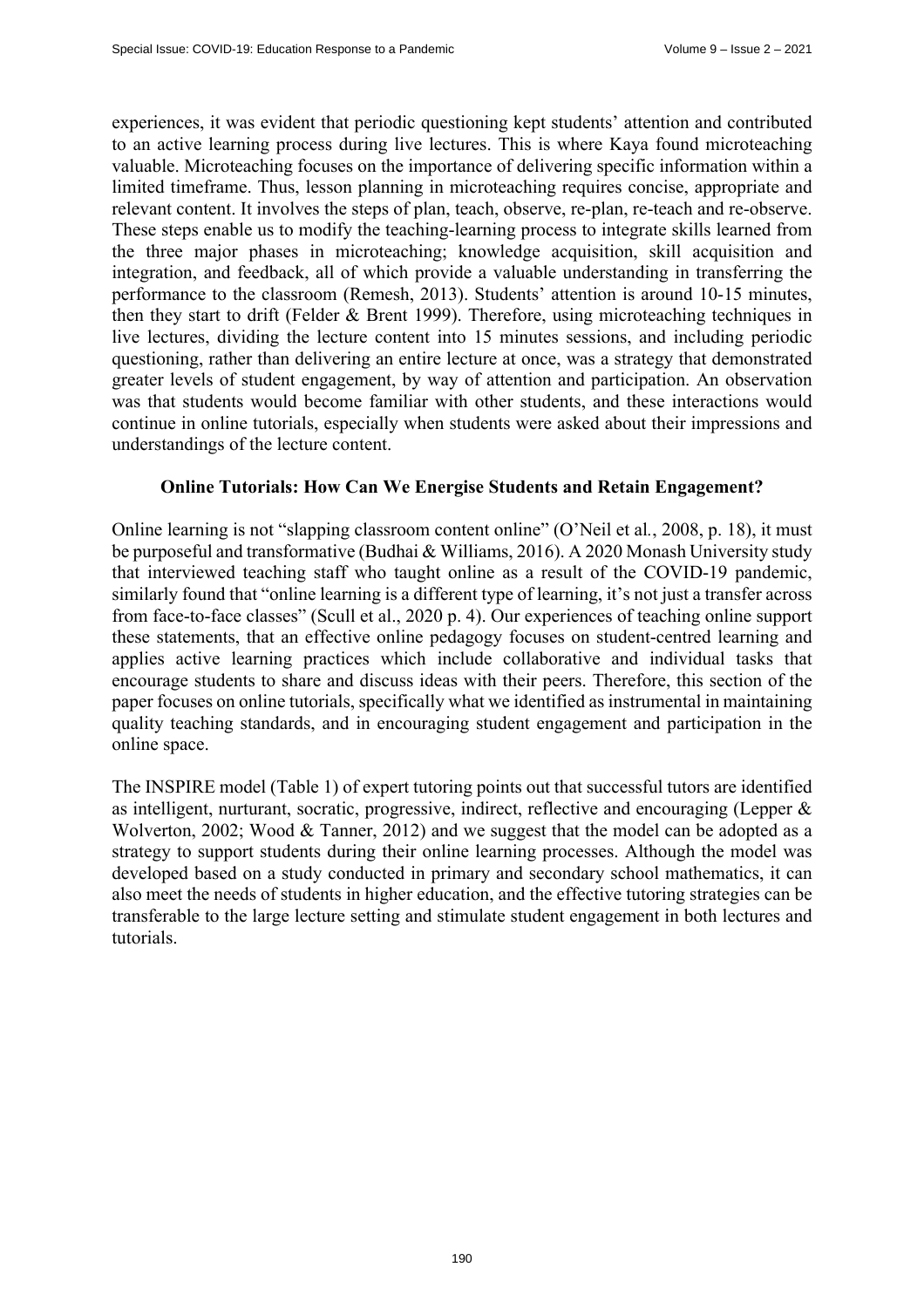| <b>Characteristics of expert tutors</b> | <b>Results for students</b>                               |  |  |
|-----------------------------------------|-----------------------------------------------------------|--|--|
| Intelligent                             | Difficulty of the content optimally matched to students'  |  |  |
|                                         | level of understanding                                    |  |  |
| Nurturant                               | Feeling accepted, supported, and free to explain their    |  |  |
|                                         | thinking                                                  |  |  |
| Socratic                                | Constantly thinking, doing, and responding                |  |  |
| Progressive                             | Moving in small steps to higher competency through        |  |  |
|                                         | deliberate practice                                       |  |  |
| Indirect                                | Working in a nonjudgmental atmosphere                     |  |  |
| Reflective                              | Articulating their thinking, explain their reasoning, and |  |  |
|                                         | generalize to other contexts                              |  |  |
| Encouraging                             | gaining<br>Experiencing productive<br>learning<br>and     |  |  |
|                                         | confidence in their abilities                             |  |  |

Table 1: The INSPIRE model of expert tutoring (Lepper & Wolverton, 2002; Wood & Tanner, 2012)

Kaya designed her online tutorials as spaces where students can construct, explore, resolve, and confirm meanings through collaboration and reflection. In this process, Dewey's concept of reflective thinking (Sun & Chen, 2016) enabled students to work on questions, retrieve information and find their ways of resolution.

Critical and creative thinking are essential to developing analytical and evaluative skills and understandings in the Australian Curriculum (Ab Kadir, 2016). We argue that activities that foster critical and creative thinking include both independent and collaborative tasks and entail transition between ways of thinking. It is imperative to establish tutorial environments where students and teachers collaborate, actively discuss, and articulate activities and assessments for the purpose of students to demonstrate their critical and creative thinking (Reid & Petocz, 2004). In addition to designing activities that encourage and develop critical and creative thinking, the importance of motivation and retaining students must be discussed.

# **Motivating and Engaging Students**

While lectures present information to all enrolled students in a more formal sense, tutorials are typically more dynamic, consisting of smaller groups where the lecture content and reading/s are integrated and discussed. Both authors exclusively used Zoom to conduct online tutorials in Semester 1, 2020, allowing for a range of strategies. One strategy that we both implemented in our online tutorial design was to begin by asking students if there were any questions based on the lecture content or readings that needed clarification. This open discussion time was a strategy that allowed additional time for late arriving students to join. A creative and engaging segue from this informal discussion to the tutorial was to sometimes include a game. Ding et al (2018, p. 214) state that "empirical studies examining gamification in promoting student learning are sparse", that most studies are quantitative, and that "only a few studies investigated the gamification approach from the educator's perspective".

A popular game-based student response system (GSRS) we integrated into some of our tutorials was Kahoot! Its platform, which includes a web-based creator tool, makes it easy to create a quiz with two to four multiple choice answers that have timed opportunities to answer. We integrated Kahoot! into our online pedagogy, because like other GSRSs, it "enriched the quality of student learning in the classroom, with the highest influence reported on classroom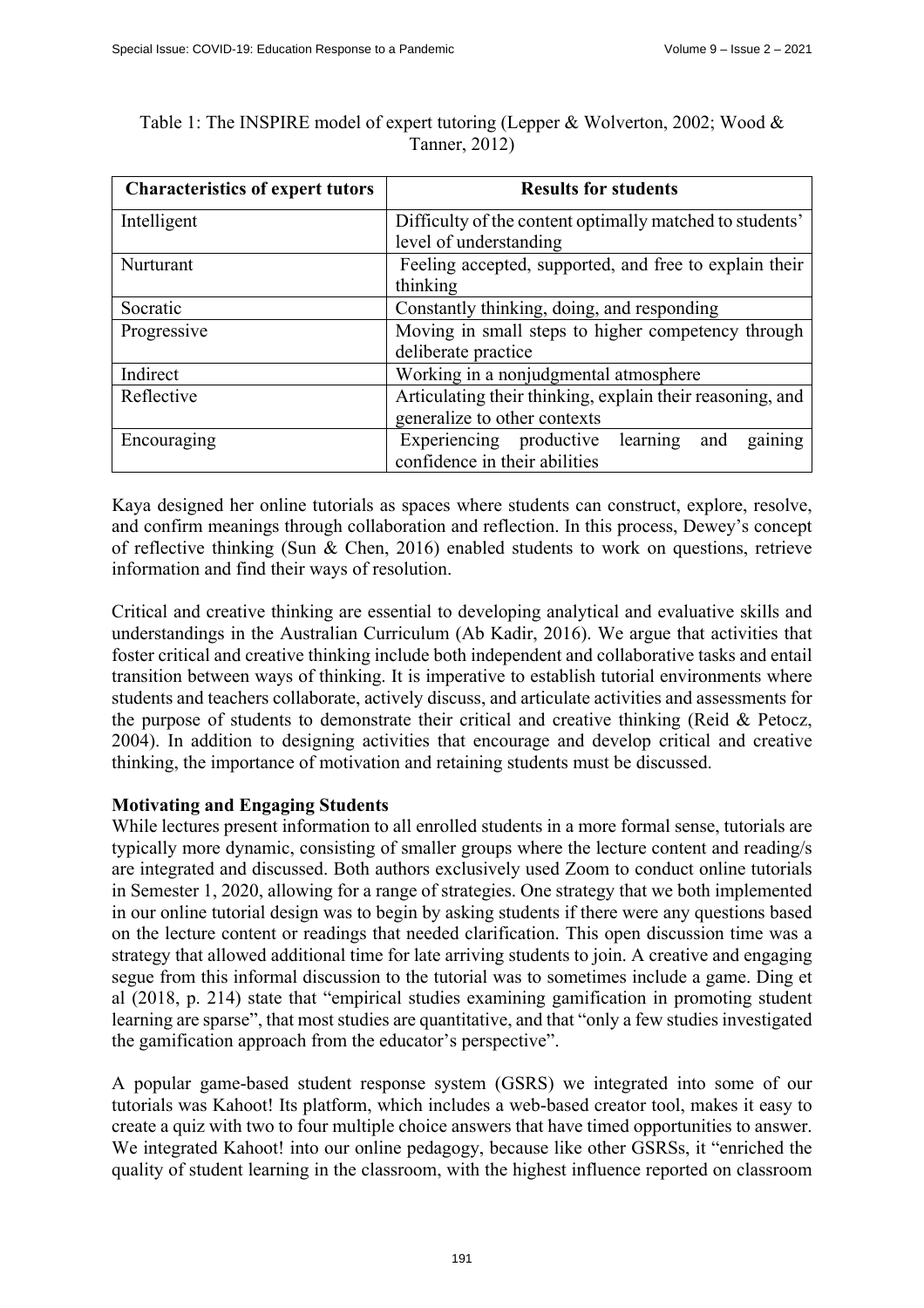dynamics, engagement, motivation and improved learning experience" (Licorish et al., 2018, p. 1). Ding et al (2018, p. 214) explain that the "majority of the existing research reported that the gamification approach can have [a] positive influence on student learning, such as encouraging participation and bolstering interests in learning". Based on our experiences implementing Kahoot!'s basic plan (which is free) into our pedagogy, we observed numerous positive effects, including its ease of use, creativity (allowing the insertion of images and video), providing real-time feedback for students and teachers, ability for students to play anonymously, creating a sense of community and fosters an entertaining environment, like that of a game show (Licorish et al., 2018, p. 4). Kahoot! with its simple user interface and stepby-step set-up makes the GSRS extremely easy to use for both creators and players. The ability to attach images and/or video to the question design add layers of creativity to the GSRS and provides opportunities for lecture or reading images/content to be reintroduced (memory and recall).

The following figures are examples of the Kahoot! questions that Smith posed in her tutorials following a lecture on several sociological theories (see Figures 1 - 3). The Kahoot! quiz required students to match the explanation with the most appropriate sociological theory. Considering the context (COVID-19) that resulted in online tutorials, Smith would joke that first prize was a roll of toilet paper (this was a commodity that was difficult to find stocked in Australian supermarkets); second prize was hand sanitiser, and third prize was a face mask.



Figure 1: Kahoot! quiz question example 1, Semester 1



Figure 2: Kahoot! quiz question example 2, Semester 1 2020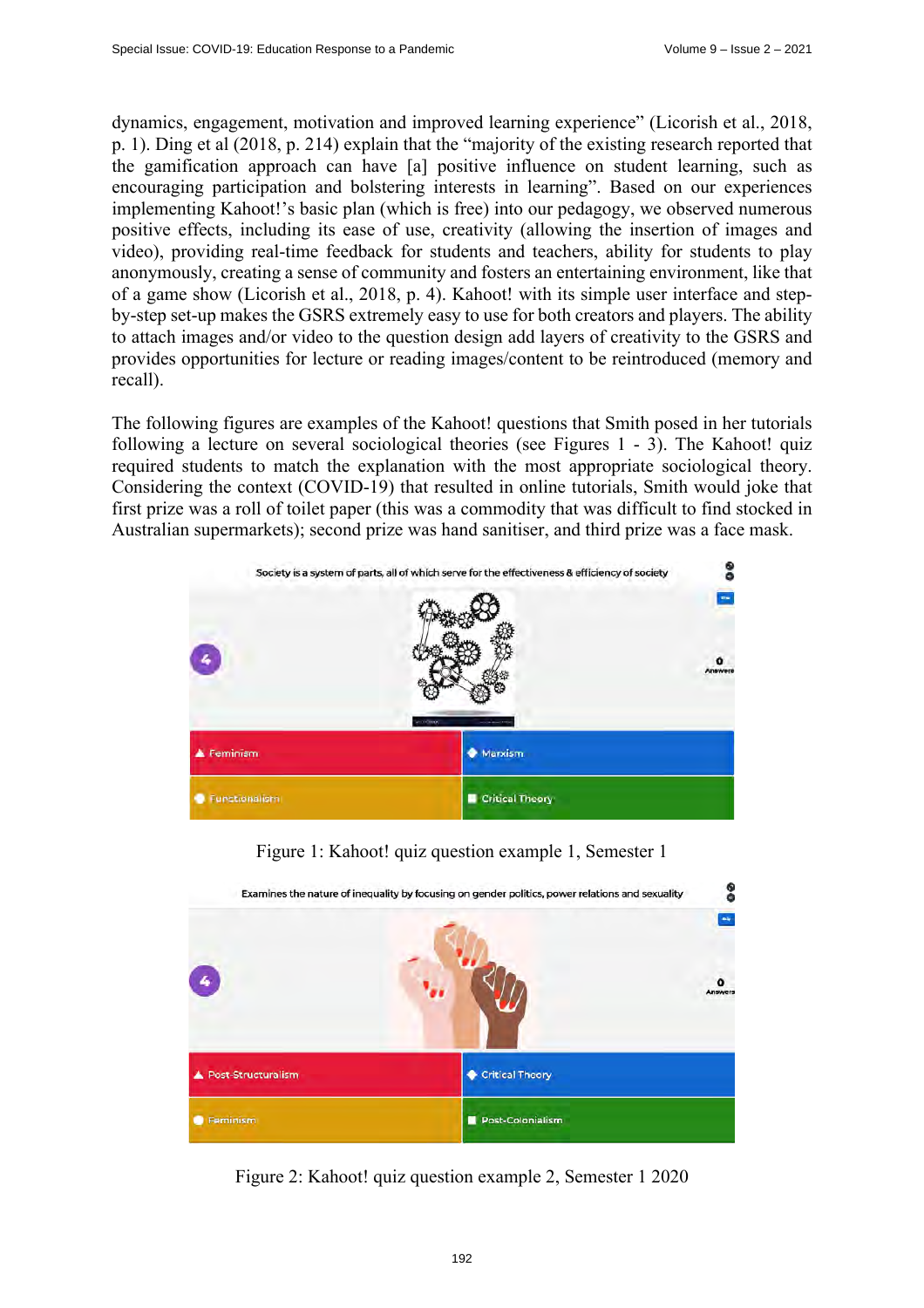

Figure 3: Kahoot! quiz question example 3, Semester 1 2020

Some have linked Kahoot!'s background colour scheme and music during play to that of a game show, which adds to the excitement, novelty and creativity of the GSRS in educational settings (Licorish et al., 2018; Wang, 2015;). It has also been observed that a large part of Kahoot!'s appeal for students is that it allows for students to participate anonymously, as they have the ability to select alternative names or aliases, therefore encouraging students to participate even if they do not feel confident that they may know the content well or will answer correctly. For some students, the anonymity when playing Kahoot! creates a sense of safety to participate without the fear of being shamed by others. Many students took this opportunity to adopt a pseudonym, and some adopted known pseudonyms, such as Karl Marx and the Australian Prime Minister. Aside from students engaging in creative pseudonyms, this contributes to the social aspect of the tutorial dynamic and more creative and humorous ways to be involved in the game. There is a cultural phenomenon in Australian (and New Zealand) society whereby students may be reluctant to answer questions or avoid opportunities to demonstrate their knowledge or understanding for fear of criticism of being perceived as a high achiever, or for standing out from the group, known as "Tall Poppy Syndrome" (Licorish et al., 2018). At the end of the game a podium is displayed with the names of the top three players (or teams). In some instances where the top players used pseudonyms, those students did not identify themselves to the class, perhaps because of the fear of being perceived by their peers as egotistical (Tall Poppy Syndrome). Therefore, based on these experiences implementing Kahoot! into online tutorials, offering students the option to adopt a pseudonym is an important feature to encourage participation.

Smith would preface the game by stating that playing Kahoot! is not a test and is not about making students feel as though they do not know the content; it is about testing your conscious and subconscious recall of the lecture and readings, seeing what you know well and what areas you may need to revise, and it contributes to your continued learning of the content. Often this further encouraged students to participate, to test themselves and what content they know well and what they may need to revise. This aspect was beneficial in providing real-time feedback for students and teachers. On the one hand students can quickly identify what areas they recall, and what areas they may need to familiarise themselves with in order to answer the questions correctly. And on the other hand, teachers are able to gather quick insight into what their students recall, and what areas may require further revision. If in the case that many of the students incorrectly answer one or several of the answers, an improvised adjustment to the tutorial lesson plan, to allow the teacher to revise those areas, is possible.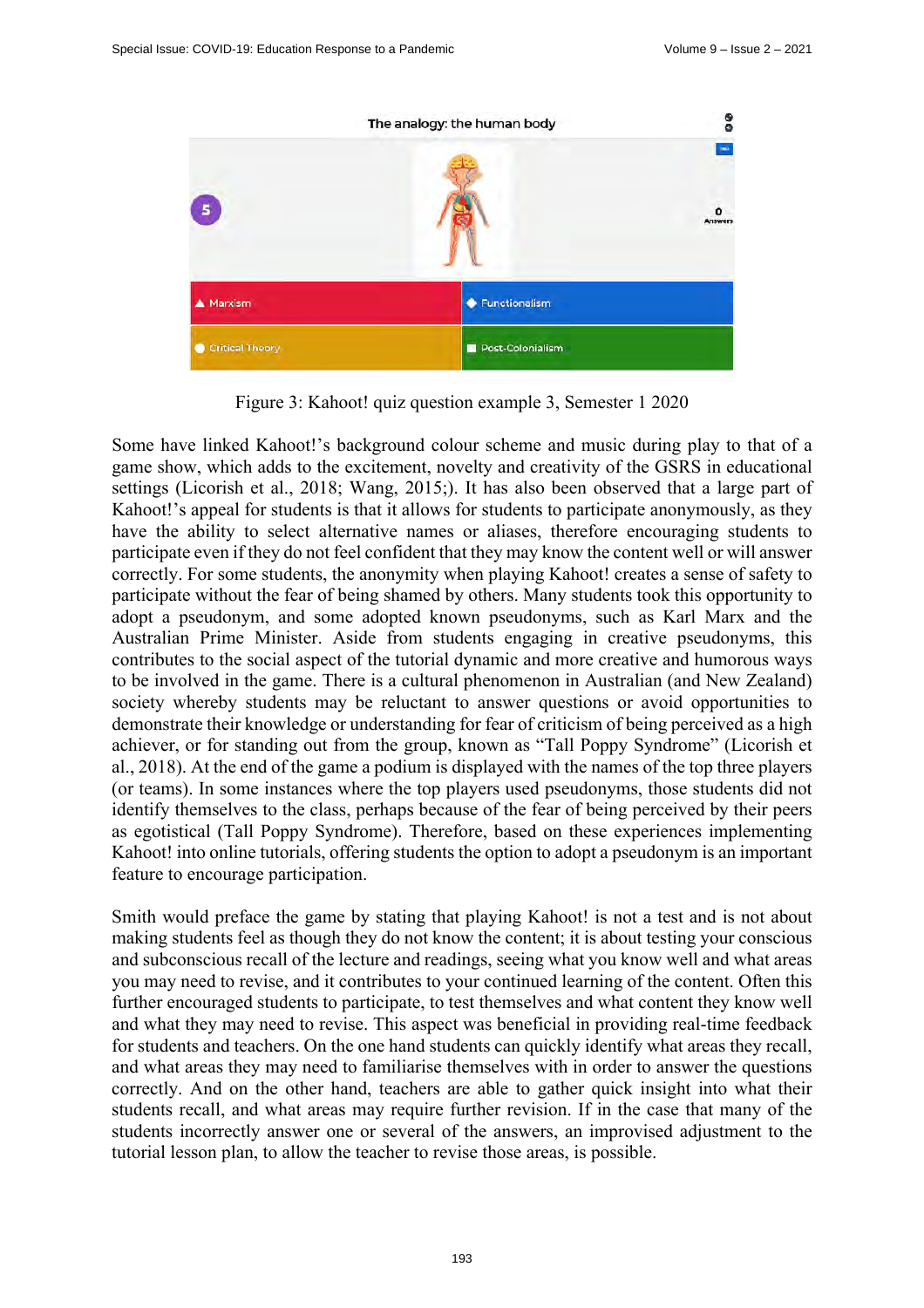Similar to lectures, tutorials require preparation, regardless of whether they take place on campus or online. Unsurprisingly, we found that tutorial content for the online space had to be planned differently to face-to-face tutorials, with a particular intention to motivate engagement and enhance participation. This planning drew on the previously discussed CoI framework and the three elements: teaching presence, social presence and cognitive presence, with the aim of creating and "maintaining a collaborative online community of enquiry and effective learning processes in online education environments" (Kucuk & Richardson, 2019, p. 197). Planning (part of the teaching presence element) was particularly important in relation to designing breakout room activities, the timing of the activities and discussions with the whole tutorial after a breakout room activity. Breakout rooms have been identified as beneficial because they allow the teacher relief from presenting (Chandler 2016), but more importantly, they facilitate collaboration, interaction as well contribution to the content or the lesson plan (part of the social presence element). The University of Technology Sydney (UTS) Learner Experience (LX) Team provided pedagogic techniques for effective breakout rooms in Zoom. The LX Team emphasised the importance of assigning clear tasks for students in Zoom tutorials with consideration of matching the time and number of students to the task, providing students with links to shared documents in the chat for collaborative notetaking, keeping the same student groups, and the importance of monitoring group discussions by having the host (teacher) enter breakout rooms (LX Team, 2020).

Both authors found that most weeks at least 80% of enrolled students were present at any given (online) tutorial in semester 1, 2020. Kaya had up to 40 enrolled students, and Smith had up to 30 enrolled students when tutorials shifted online. Although there was a good tutorial attendance rate, the number of enrolled students in an online tutorial was the key challenging factor that we identified in influencing our tutorial lesson planning, specifically: the number of breakout room activities, the time for breakout room activities and the time allocated for wholetutorial discussions. Based on the units that we taught, the ideal breakout room sizes comprised of at least three students and a maximum of five students. For Kaya, breakout rooms frequently contained ten students in order to allow time for each group to report back to the whole tutorial. As a result, students often reported that they did not feel that they had equal or enough opportunity to speak in their breakout rooms, and when reporting back to the whole tutorial. Other students reported being bored by activities in such large groups.

Smith had smaller online tutorial sizes; however, a key challenge that she observed was that many students elected to switch their cameras off. This visual withdrawing from tutorials in effect conflicts with a teacher's ability to observe classroom practice which is a vital aspect in improving teacher practice that in turn improves student learning (Australian Institute for Teaching and School Leadership, 2017). In face-to-face tutorial settings observed visual cues from students include nodding and being able to see where eyes are focused (for example, their mobile phone, the floor, the board, the teacher, their peers). However, when these visual cues are not observable, as was the case when students had their cameras switched off, it impacted Smith's ability to adjust her pedagogy, specifically to make "judgements about if, and when interventions are necessary, as well as decide what those interventions might be" (Rooney & Boud, 2019, p. 444). As research has shown, student engagement online is a key component of effective online learning, and when students do not have opportunities for face-to-face interaction, students tend to disengage from online discussions (Ding et al, 2018, p. 214). Although most students were wholly or partly listening (as tested by the teacher's request for students to display an emoji such as a clap or thumbs up when prompted) it became clear that some students were either engaged in other activities or away from their device. This was evidenced in two primary ways, firstly when breakout rooms were formed some students would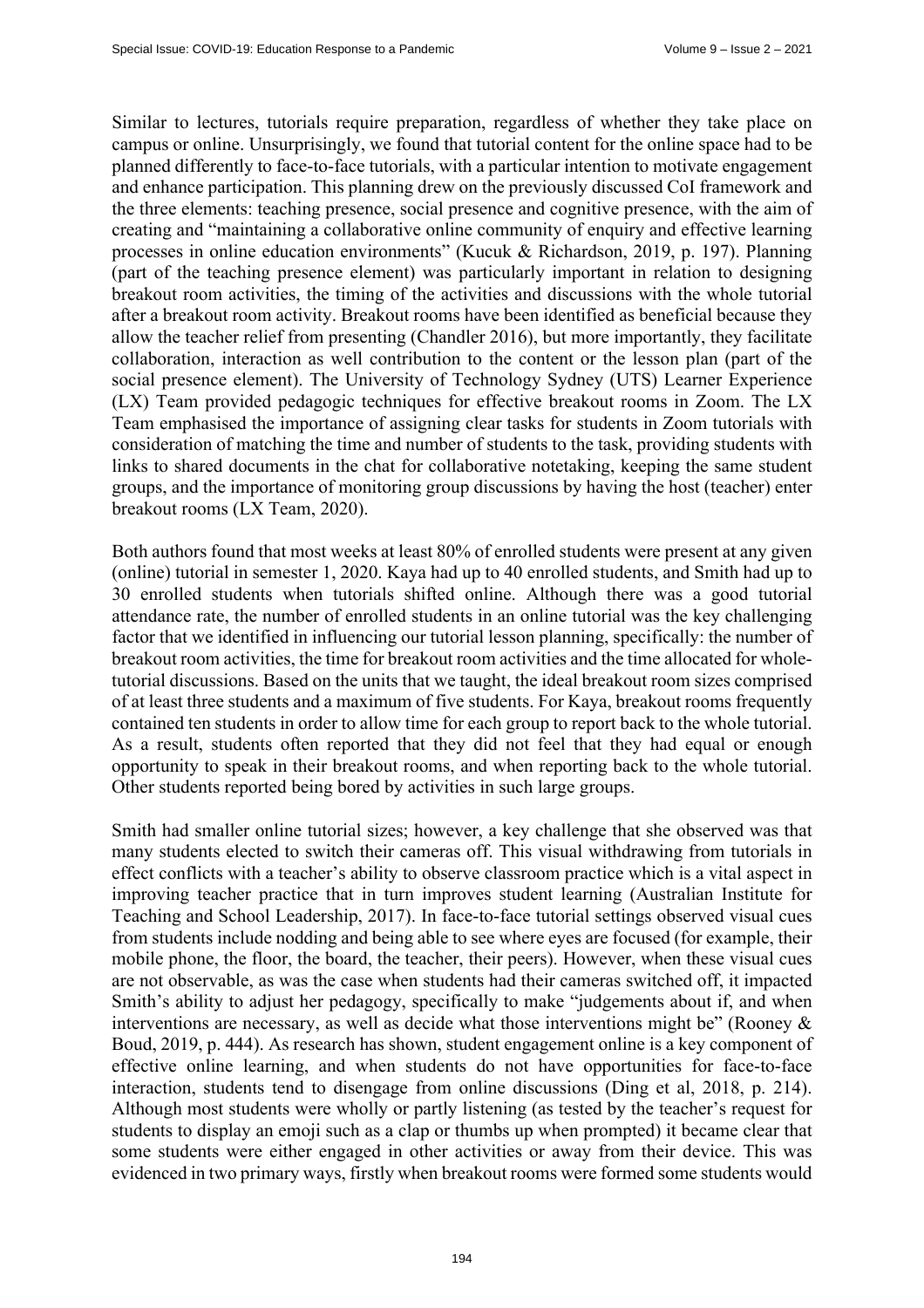remain in the main tutorial instead of accepting their breakout room allocation. These lingering students would be asked, both verbally and in the chat by Smith if they were experiencing technical issues, with many either not responding for several minutes or for the entire time of the breakout room activity. Secondly, when Smith would enter each breakout room to answer questions and check on the progress of an activity, some students would not be contributing to the group's discussion. Students did express (either to the whole tutorial when having to report their group's results, or privately to Smith in the Zoom chat or by email) that this was a frustrating aspect of online tutorials, that those who were present and contributing felt burdened with the responsibility of having to complete activities without the support and contribution of all group members. It became clear, early into the shift from face-to-face to online teaching and learning, that designing well thought out, problem-based learning activities would be key to motivating student participation in online tutorials.

Given that the pandemic is so recent, it is unsurprising that little research has been on effective strategies for improving student engagement in online tutorials. It was reported in one paper that teachers were frustrated with students in online tutorials who elected to turn their cameras off because they perceived that students were being disrespectful, and secondly, that students were appearing to attend but were not actively participating (Stafford, 2020). However, teachers' frustrated "assumptions ignore the complexities of online study in general, and specifically during this pandemic" (Stafford, 2020, p. 151). Indeed, for some students, turning their cameras off during tutorials improved their internet connectivity. For others, having their camera off was important for privacy reasons as they multitasked their children's homeschooling responsibilities, while for others, their home environments were not spaces that they felt comfortable sharing with their peers. Therefore, the suggestion by one teacher that "a student wouldn't hide their face in the physical classroom so why would they do it online?" ignores "the complexities of online study in general, and specifically during this pandemic" (Stafford, 2020, p. 151). However, it is important that educators strike a balance between giving students allowances in the COVID-19 pandemic context, and providing leniencies to students that only serve to further isolate and disconnect them (Dixson, 2015), the latter being a concern of online learning prior to the pandemic.

In terms of tools that were effective in student-led discussions and collaboration there were several that Kaya engaged with to complement online tutorials. Assigning activities by using technology and online tools activates students' teamwork skills and gives them the opportunity to practise their leadership and management skills. Sometimes students do not prefer to report back to the whole tutorial cohort, but rather they enjoy the discussions in their group and talking to the tutor when they join their breakout rooms. Kaya used various tools and platforms such as Google Docs, Google slides, Google Jamboard, Padlet, Lucidchart and Canvas during the online semesters. The use of Padlet demonstrated that being creative is more valuable than being high tech in tutorials. The following figure is an example of a Padlet created by students while they practised problem solving tools in business examples. Students were asked to work in their breakout room groups on mini-case scenarios, specifically identifying and analysing the problems. Similar to Kahoot!, Padlet allows students to participate anonymously, which as previously mentioned in relation to Kahoot! has positive effects on student participation.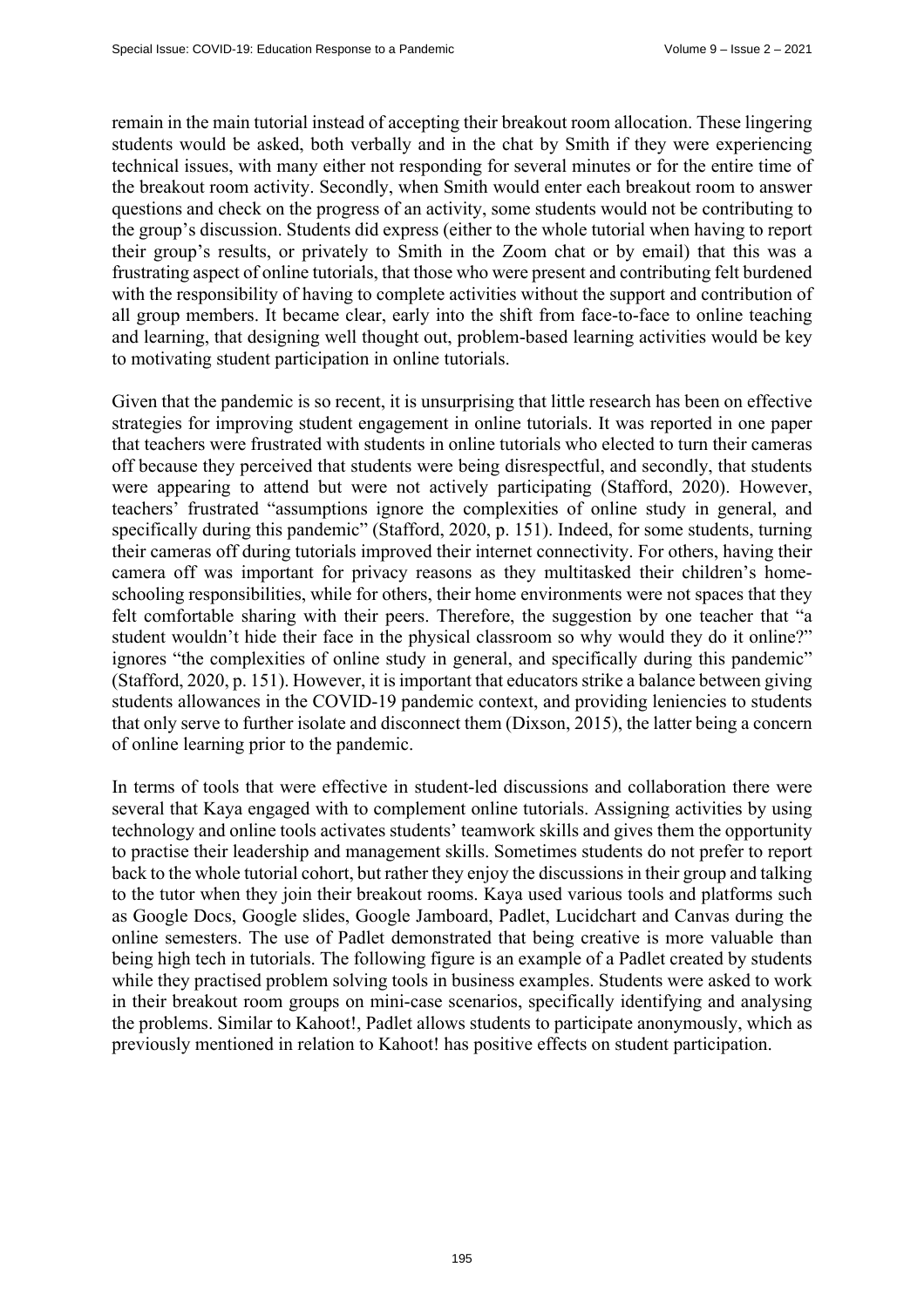| <b>Ece Kaya</b>                 | Anonymous 31                 | Anonymous 9mg                                        | <b>Anonymous</b> 3mm         | Anonymous 3mo             |
|---------------------------------|------------------------------|------------------------------------------------------|------------------------------|---------------------------|
| <b>Creating the Fishbone</b>    | Using 5 Why's to analyze     | Visualise the following                              | <b>Oantas Fishbone</b>       | <b>Adrian Supermarket</b> |
| & 5-Why Analysis                | the root cause of the        | process using Swim Lane                              | diagram                      | Swim Lane                 |
| $\sim$                          | problem                      | Diagram<br>Breakout room 6                           |                              |                           |
|                                 |                              |                                                      |                              |                           |
|                                 |                              | $=$                                                  |                              |                           |
|                                 | Add comment                  | $-17-$                                               |                              |                           |
| Add comment                     |                              |                                                      |                              |                           |
|                                 | Anonymous 3                  |                                                      | Fishbone diagram Qantas      |                           |
| Anonymous 3mg                   |                              |                                                      | PDF document<br>padiet drive | Add comment               |
|                                 | Brookou Room 7               |                                                      |                              |                           |
| <b>FISHBONE FLIGHT</b><br>DELAY |                              | 1 comment                                            | Add comment                  | Anonymous 300             |
|                                 |                              | Anonymous 3mo<br>٠                                   |                              | flow chart                |
|                                 |                              | 3. Visualise the following                           | Anonymous 3ma                | project enrollment        |
|                                 |                              | process using Swim Lane<br>Diagram (Breakout room 6) | Julie's not so               |                           |
|                                 |                              |                                                      | impressive Swim Lane         |                           |
|                                 | Flowchart with swimlanes Br  | Add comment                                          | $\odot$                      |                           |
|                                 | PDF document<br>padlet drive |                                                      |                              |                           |
| Add comment                     |                              | Anonymous 3mm                                        |                              |                           |
|                                 | Add comment                  | Oantas                                               |                              | ۰                         |

Figure 4: Example of Padlet

Google's Jamboard (Figure 5) was another effective tool that allowed for students to collaborate with their peers in online tutorials. Jamboard can be used to create storyboards and write stories. Brainstorming has become a fun activity and allowed students to write their own notes, ideas as well as add images and figures.



Figure 5: Example of Jamboard

Our experiences teaching tutorials online made us acutely aware that it is easy to unintentionally slip into a teacher-centred mode of tutorial delivery, especially when students are reluctant to turn their cameras on and/or do not engage by responding, verbally or through the Zoom chat function. It becomes easy for the tutor to fill the void of blank screens and silent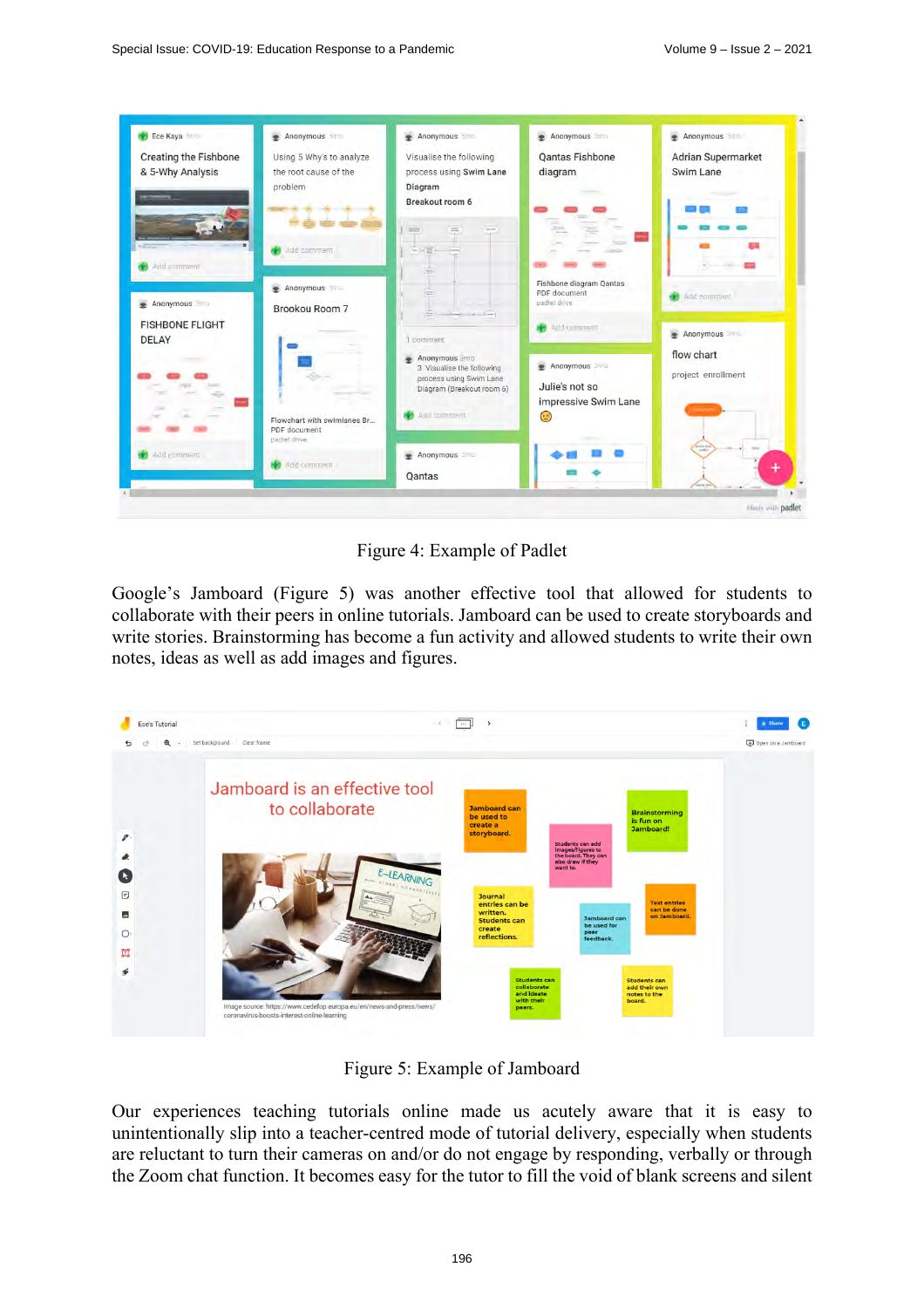gaps with the answers, but doing so limits and disservices many of the pedagogical strategies that contemporary teachers identify as pillars of learning such as peer interaction, collaborative learning and inquiry-based learning, all of which support the diverse and dynamic ways that students learn.

#### **Conclusion**

This paper anticipated that our experiences might benefit those looking to integrate programs and tools in the online teaching and learning space, such as Panopto, Zoom, Kahoot!, Google Jamboard and Padlet that the authors applied in their teaching in order to respond to those challenges and create a positive online learning environment for students. It is worth noting that at the end of Semester 1 (2020) the student feedback that we each received about our teaching was overwhelmingly positive. Many students made specific mention to the inclusion of online tutorial activities and tools that made classes more enjoyable, interactive and helpful in solidifying course content. Students' explicit mention of the activities and tools that were incorporated into lessons, reaffirmed our view that teachers cannot simply transfer their oncampus lecture and lesson plans to the online space, online learning needs to be thought out and planned in different ways. At the time of writing this paper, Australia was recognised as being one of the most successful countries in their handling of COVID-19, having been ranked  $8<sup>th</sup>$  in the world by the Lowy Institute (Dziedzic, 2021). Even with the commenced rollout of vaccines worldwide, the pandemic is far from over as many countries continue to struggle to manage transmission and infection rates. Consequently, this has an impact on the education sector and online learning may be part of the solution for many institutions in the present and near future. Therefore, it is essential that educators continue to share their online teaching experiences so that we can build our knowledge of digital pedagogical tools. Furthermore, educators who seek to explore and invest time into the ever-changing digital space, specifically online educational programs and tools, and incorporate them into their teaching will be able to vastly improve the learning experience and motivation of their students. This is especially important now as the education sector is in a continuing state of uncertainty as a result of the pandemic. Online education used to be an alternative for some students, but due to the abrupt change in circumstances as a result of the COVID-19 pandemic, online learning may have more longevity than educators had previously imagined. In fact, some universities are now looking to integrate more online teaching and learning, especially regarding lectures, as existing lecture theatres make social distancing an impossible task for universities to resolve in the near future. Western Sydney University (WSU) is incorporating HyFlex for some units in 2021- a hybrid learning environment with a flexible course structure that gives students the option of attending tutorials face-to-face, online, or both. Institutional changes to integrate a more hybrid teaching and learning environment justifies the need for further research and publications on the topic of online teaching and learning.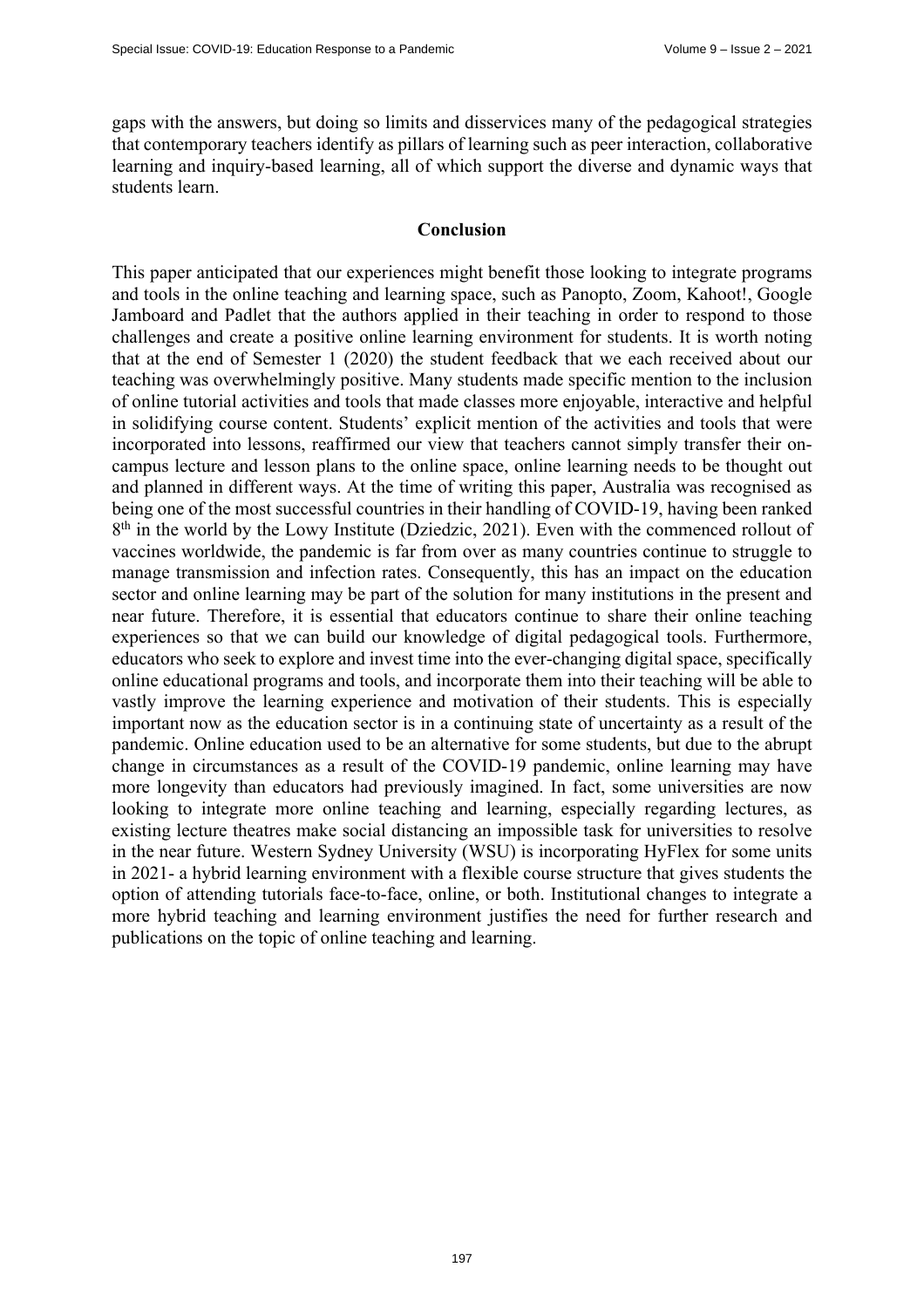# **References**

- Ab Kadir, M. A. (2016). Critical thinking and learner diversity in the Australian Curriculum: implications and epistemological tensions. *International Journal of Pedagogies and Learning*, *11*(3), 225–237. <https://doi.org/10.1080/22040552.2016.1272530>
- Australian Institute for Teaching and School Leadership (2017) *Classroom observation strategies*[. https://www.aitsl.edu.au/lead-develop/develop-others/classroom](https://www.aitsl.edu.au/lead-develop/develop-others/classroom-observation/classroom-observation-strategies)observation[/classroom-observation-strategies](https://www.aitsl.edu.au/lead-develop/develop-others/classroom-observation/classroom-observation-strategies)
- Anderson, T., Rourke, L., Garrison, D. R., & Archer, W. (2001). Assessing teaching presence in a computer conferencing context. *Journal of Asynchronous Learning Networks, 5*(2). <https://doi.org/10.24059/olj.v5i2.1875>
- Baker, J. (2020, October 30). 'Time for reform': The university lecture may not survive COVID-19. *The Sydney Morning Herald*. [https://www.smh.com.au/national/time-for](https://www.smh.com.au/national/time-for-reform-the-university-lecture-may-not-survive-covid-19-20201030-p56a10.html)[reform-the-university-lecture-may-not-survive-covid-19-20201030-p56a10.html](https://www.smh.com.au/national/time-for-reform-the-university-lecture-may-not-survive-covid-19-20201030-p56a10.html)
- Budhai, S., & Williams, M. (2016). Teaching presence in online courses: Practical applications, Co-facilitation, and technology integration. *Journal of Effective Teaching 16*(3), 76–84. <http://doi.org/10.1186/s41077-020-00141-1>
- Chandler, K. (2016). Using breakout rooms in synchronous online tutorials. *Journal of Perspectives in Applied Academic Practice*, *4*(3), 16–23. <https://doi.org/10.14297/jpaap.v4i3.216>
- Dennen, V. P., Aubteen Darabi, A., & Smith, L. J. (2007). Instructor–learner interaction in online courses: The relative perceived importance of particular instructor actions on performance and satisfaction. *Distance education*, *28*(1), 65–79. <https://doi.org/10.1080/01587910701305319>
- Dixson, M. D. (2010). Creating effective student engagement in online courses: What do students find engaging? *Journal of the Scholarship of Teaching and Learning*, *10*(2), 1–13. <https://files.eric.ed.gov/fulltext/EJ890707.pdf>
- Dziedzic, S. (2021, January 28). New Zealand tops Lowy Institute list as country with best response to coronavirus, Australia sits eighth. *ABC News*. [https://www.abc.net.au/news/2021-01-28/new-zealand-tops-list-as-country-with-best](https://www.abc.net.au/news/2021-01-28/new-zealand-tops-list-as-country-with-best-covid-response/13095758)covid-[response/13095758](https://www.abc.net.au/news/2021-01-28/new-zealand-tops-list-as-country-with-best-covid-response/13095758)
- Felder, R. M. & Brent, R. (1999). How to improve teaching quality. *Quality Management Journal, 6***,** 9–21.<https://doi.org/10.1080/10686967.1999.11919183>
- Garris, C. P., & Fleck, B. (2020). Student evaluations of transitioned-online courses during the COVID-19 pandemic. *Scholarship of Teaching and Learning in Psychology.* Advance online publication. <https://doi.org/10.1037/stl0000229>
- Garrison, D. R., Anderson, T., & Archer, W. (2001). Critical thinking, cognitive presence, and computer conferencing in distance education. *The American Journal of Distance Education*, *15*(1), 7–23.<https://doi.org/10.1080/08923640109527071>
- Garrison, D. R., Anderson, T., & Archer, W. (2010a). The first decade of the Community of Inquiry framework: A retrospective. The Internet and Higher Education, 13(1-2), 5–9. <https://doi.org/10.1016/j.iheduc.2009.10.003>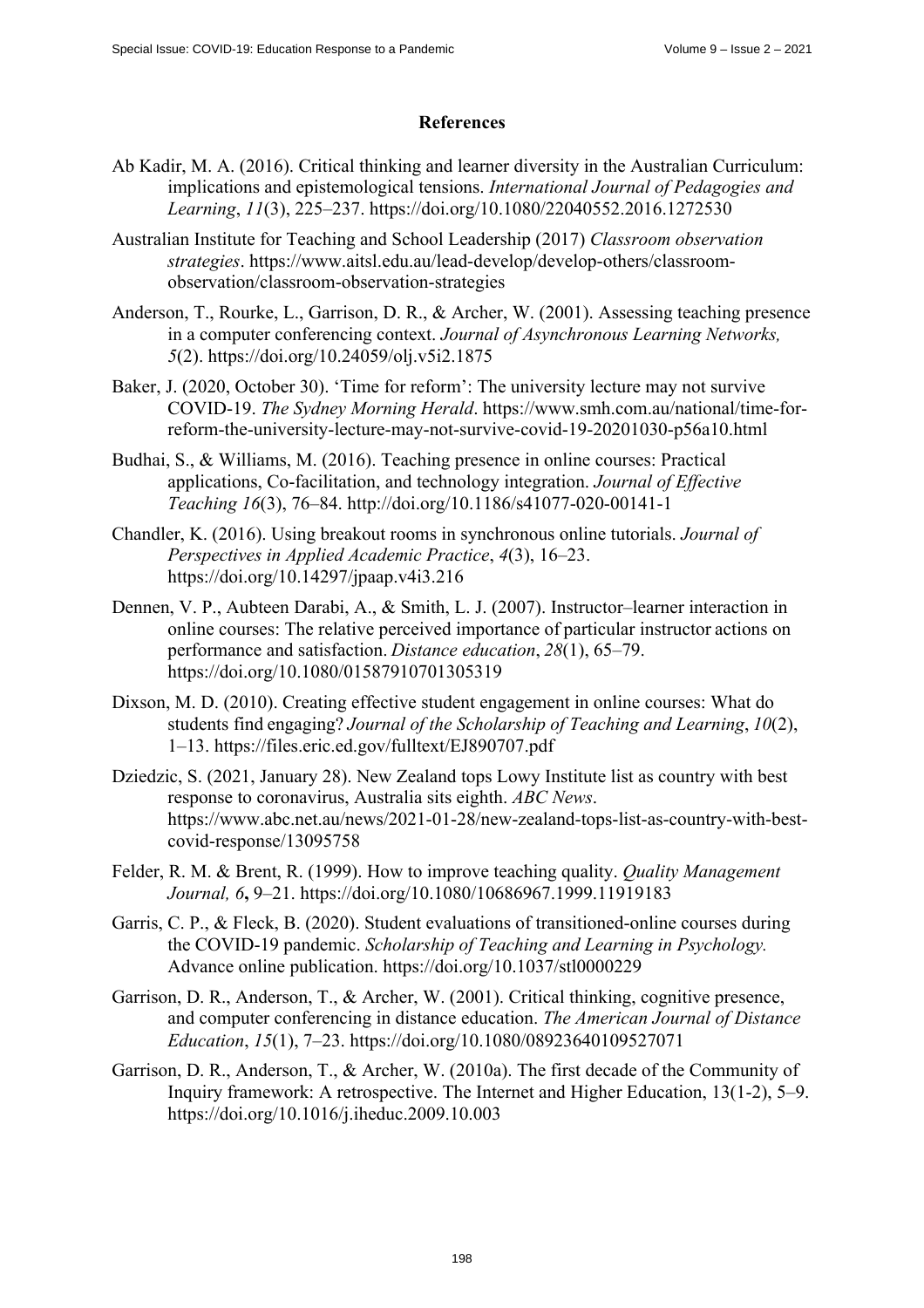- Garrison, D. R., Cleveland-Innes, M., & Fung, T. S. (2010b). Exploring causal relationships among teaching, cognitive and social presence: Student perceptions of the Community of Inquiry framework. *The Internet and Higher Education, 13*, 31–36. <https://doi.org/10.1016/j.iheduc.2009.10.002>
- Gillis, A. & Krull, L. M. (2020). COVID-19 remote learning transition in Spring 2020: Class structures, student perceptions, and inequality in college courses. *Teaching Sociology*, *48*(4), 283–299. <https://doi.org/10.1177/0092055X20954263>
- Graham, A. & Sahlberg, P. (2020, March 26). Schools are moving online, but not all children start out digitally equal. *The Conversation*. [https://theconversation.com/schools-are](https://theconversation.com/schools-are-moving-online-but-not-all-children-start-out-digitally-equal-134650)[moving-online-but-not-all-children-start-out-digitally-equal-134650](https://theconversation.com/schools-are-moving-online-but-not-all-children-start-out-digitally-equal-134650)
- Hu, M., & Li, H. (2017, June). Student engagement in online learning: A review. In F. L. Wang, O. Au, K. K. Ng, J. Shang & R. Kwan (Eds.), *2017 International Symposium on Educational Technology (ISET)* (pp. 39–43).<https://doi.org/10.1109/ISET.2017.17>
- Kennedy, G. E., Judd, T. S., Churchward, A. & Gray, K. (2008). First year students' experiences with technology: Are they really digital natives? *Australasian Journal of Educational Technology*, *24*(1), 108–122. <https://doi.org/10.14742/ajet.1233>
- Larkin, H. E. (2010). "But they won't come to lectures ..." The impact of audio recorded lectures on student experience and attendance. *Australasian Journal of Educational Technology*. *26*(2), 238–249. <https://doi.org/10.14742/ajet.1093>
- Licorish, S. A., Owen, H. E., Daniel, B., & George, J. L. (2018). Students' perception of Kahoot!'s influence on teaching and learning. *Research and Practice in Technology Enhanced Learning*, *13*(1), 1–23. <https://doi.org/10.1186/s41039-018-0078-8>
- Lepper, M. R., & Woolverton, M. (2002). The wisdom of practice: Lessons learned from the study of highly effective tutors. In J. Aronson (Ed.), *Improving academic achievement* (pp. 135–158). Academic Press. <https://doi.org/10.1016/B978-012064455-1/50010-5>
- LX Team. (2020, December 16). *Manage your Zoom breakout room effectively*. UTS. [https://lx.uts.edu.au/collections/using-zoom-for-teaching/resources/managing-your](https://lx.uts.edu.au/collections/using-zoom-for-teaching/resources/managing-your-zoom-breakout-room-effectively/)zoom-[breakout-room-effectively/](https://lx.uts.edu.au/collections/using-zoom-for-teaching/resources/managing-your-zoom-breakout-room-effectively/)
- Mamun, M.A., Lawrie, G. & Wright, T. (2016). Student behavioural engagement in selfpaced online learning. In S. Barker, S. Dawson, A. Pardo, & C. Colvin (Eds.), *Show me the learning. proceedings* (pp. 381–366). ASCILITE, 2016.
- Morrison, S. (18 March 2020). 'Update on Coronavirus measures' [Press Release], <https://www.pm.gov.au/media/update-coronavirus-measures>
- Noble, K. (2020, April 3). School closures will increase inequality unless urgent action closes the digital divide. *The Age*. [https://www.theage.com.au/politics/victoria/sch](https://www.theage.com.au/politics/victoria/school-closures-will-increase-inequality-unless-urgent-action-closes-the-digital-divide-20200331-p54fjq.html)ool[closures-will-increase-inequality-unless-urgent-action-closes-the-digital-divide-](https://www.theage.com.au/politics/victoria/school-closures-will-increase-inequality-unless-urgent-action-closes-the-digital-divide-20200331-p54fjq.html)[20200331-p54fjq.html](https://www.theage.com.au/politics/victoria/school-closures-will-increase-inequality-unless-urgent-action-closes-the-digital-divide-20200331-p54fjq.html)
- Oblinger, D. (2003). Boomers, gen-xers, & millennials. *Educause*, July-August, 37–47.
- Prenksy, M. (2001). Digital natives, digital immigrants. *On the Horizon*, *9*(5), 1–6. <https://doi.org/10.1108/10748120110424816>
- Redmond, P., Heffernan, A., Abawi, L., Brown, A., & Henderson, R. (2018). An online engagement framework for higher education. *Online Learning, 22*(1), 183–204. <https://doi.org/10.24059/oljv22il.1175>